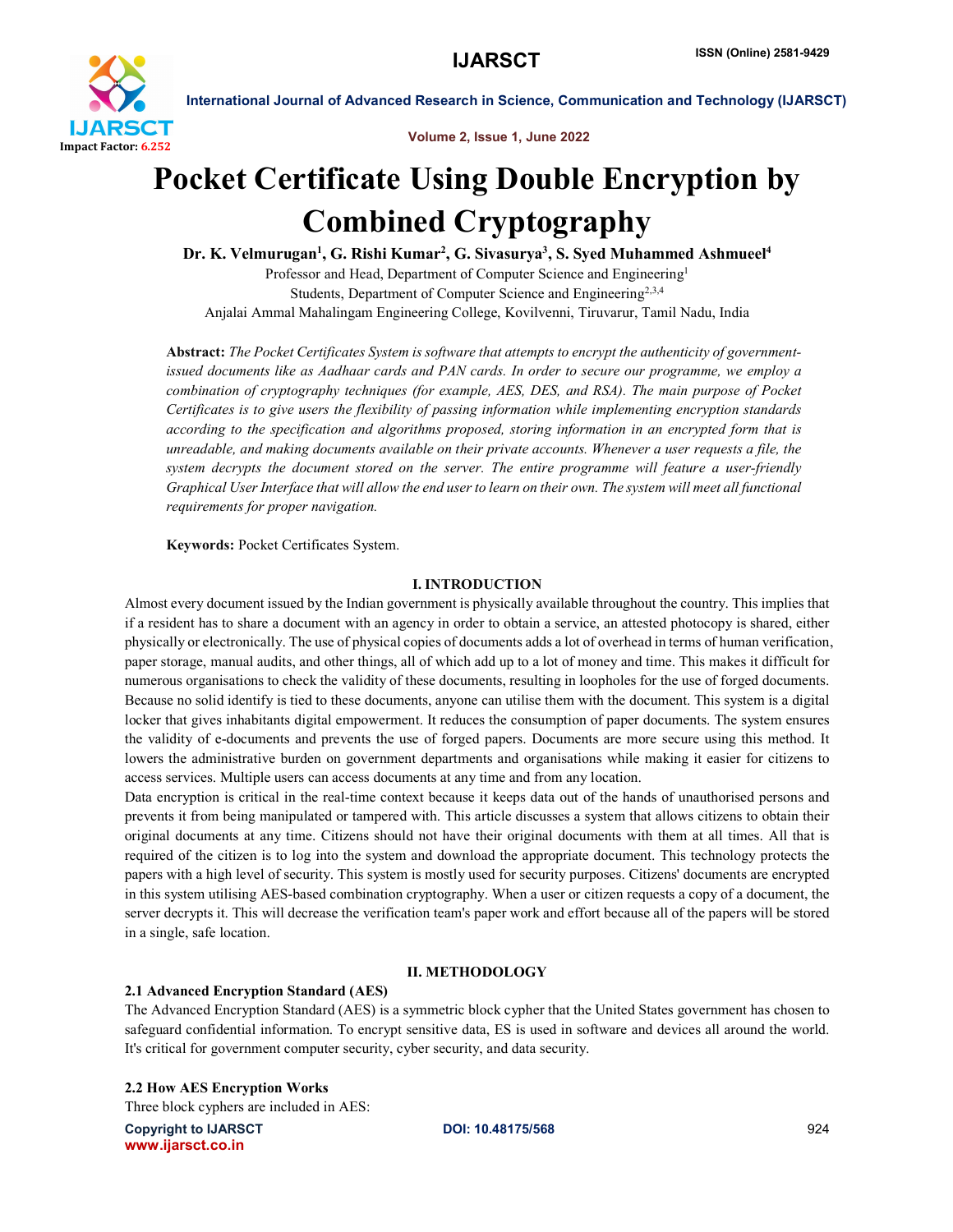

#### Volume 2, Issue 1, June 2022

- 1. AES-128 encrypts and decrypts a block of messages with a 128-bit key length.
- 2. AES-192 encrypts and decrypts a block of messages with a 192-bit key length.
- 3. AES-256 encrypts and decrypts a block of messages using a 256-bit key length.

Each cypher encrypts and decrypts data in 128-bit blocks using 128, 192, and 256-bit cryptographic keys, respectively. Symmetric cyphers, often known as secret key cyphers, encrypt and decode using the same key. Both the sender and the recipient must have access to the same secret key. Information is classified by the government into three categories: confidential, secret, and top secret. The Confidential and Secret levels can be protected with any key length. Key lengths of 192 or 256 bits are required for top-secret information.

For 128-bit keys, there are 10 rounds, 12 rounds for 192-bit keys, and 14 rounds for 256-bit keys. A round is made up of numerous processing phases, including The input plaintext is substituted, transposed, and mixed to create the final output of cypher text.



The AES encryption technique specifies a number of changes to be applied to data in an array. The cipher's initial step is to organise the data into an array, following which the cypher modifications are done over and over again.

The replacement of data using a substitution table is the first transformation in the AES encryption algorithm. The data rows are shifted in the second transformation. The third is a column mix. Each column undergoes the final transformation, which employs a different component of the encryption key. Longer keys need more rounds.

#### **DES encryption vs. AES encryption**



# III. SYSTEM ANALYSIS

# 3.1 Existing System

Copyright to IJARSCT **DOI: 10.48175/568** 925 www.ijarsct.co.in Almost every document issued by the Indian government is available in tangible form throughout the country. This implies that if a resident has to share a document with an agency in order to obtain a service, an attested photocopy is supplied, either in physical or digitised form. Existing citizens can apply for it and receive their card, as well as other forms of identification. The administrator will see a list of all citizens with their UIN (Unique Identification Number), which is unique to each citizen, and he will be able to see it by state. also city wise. At When the government receives a request for account formation from the hospital, the government validates the newborn citizen and opens an account for them. It also provides birth certificates. Citizens can apply for new documents such as a domicile certificate, passport, PAN card, and so on as time goes on and more documents are required. Citizens will receive an e-mail and an SMS notification after the papers have been successfully created and uploaded. Citizens can read, download, and share their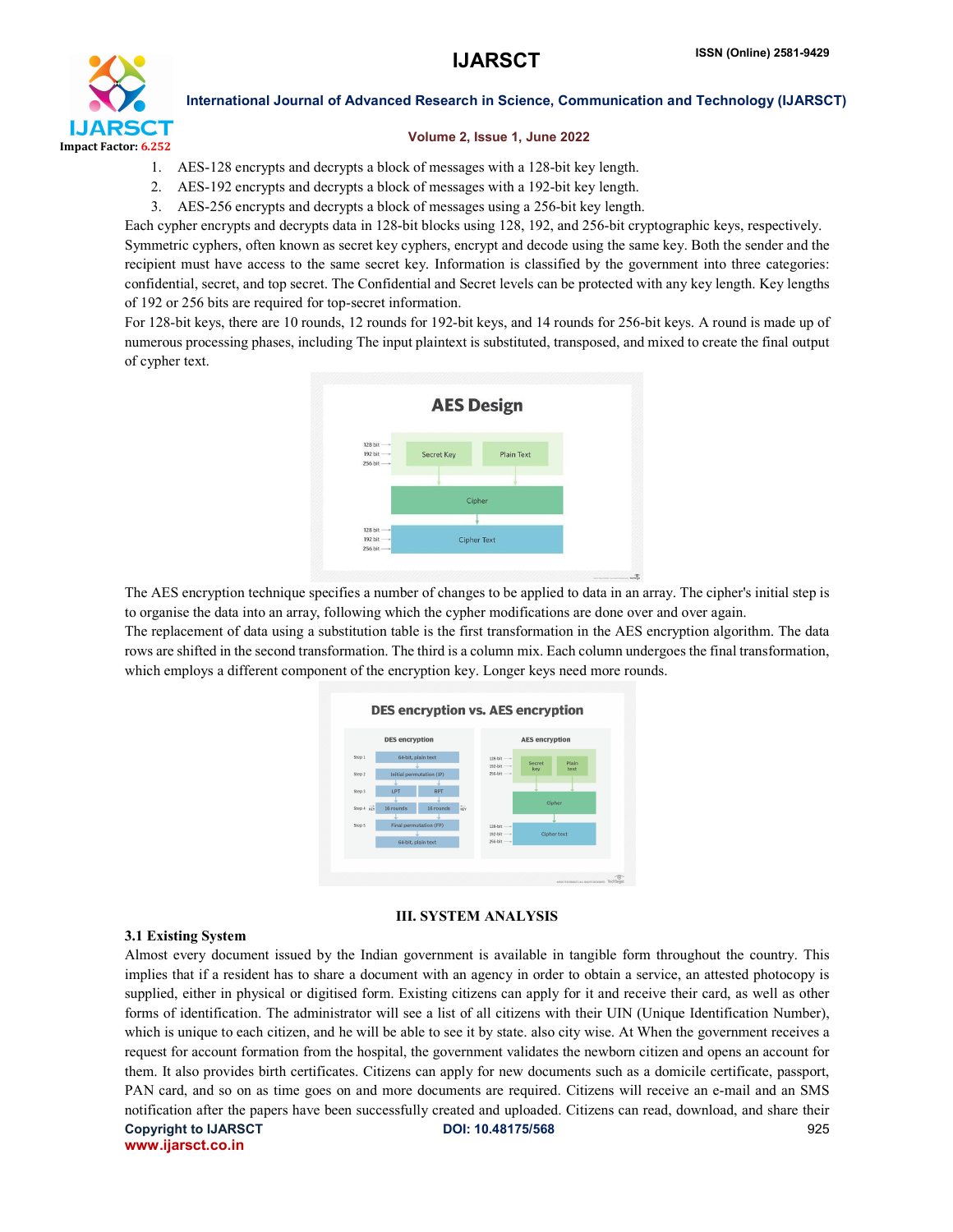

# Volume 2, Issue 1, June 2022

papers (through email) with other people, corporations, and institutions. These documents will be used for the government's/perspective, server's data should be

# Disadvantage

Using physical copies of documents incurs significant overhead in terms of human verification, paper storage, manual audits, and other costs and inconveniences. This makes it difficult for multiple authorities to check the validity of these documents, opening up opportunities for the use of forged documents and certifications.

As a physical copy, all of this necessitates a great deal of verification, and the form gets cumbersome as a result of the numerous papers attached. Sometimes the staff due to his negligence can make error in verification and can lead to errors. Also there is a huge loss if these documents get misplaced.

# 3.2 Proposed System

This system is a digital locker that gives inhabitants digital empowerment. It reduces the consumption of paper documents. The system ensures the validity of e-documents and prevents the use of forged papers. Documents are more secure using this method. Multiple users can access documents at any time and from any location. Users will receive an e-mail and an SMS notification when their papers have been successfully created and uploaded. The main purpose of Pocket Certificates is to give users the flexibility of passing information while implementing encryption standards according to the specification and algorithms proposed, storing information in an encrypted form that is unreadable, and making documents available on their private accounts.

# Advantage

The use of hard copies of documents incurs significant overhead in terms of human verification, paper storage, manual audits, and so on, while providing low cost and convenience.

This makes it difficult for multiple authorities to check the legitimacy of these documents, resulting in gaps that allow legitimate documents and certifications to be used.

# IV. SYSTEM ARCHITECTURE

A system architecture is a conceptual model that specifies a system's structure, behaviour, and other perspectives. A formal description and representation of a system arranged in a way that facilitates reasoning about the system's structures and behaviours is known as an architectural description.



# 4.1 Algorithm

# Advanced Encryption Standard (AES)

Encryption steps for a 128-bit block:

1. From the cypher key, create a series of round keys.

2. Load the block data into the state array (plaintext).

Copyright to IJARSCT **DOI: 10.48175/568** 926 www.ijarsct.co.in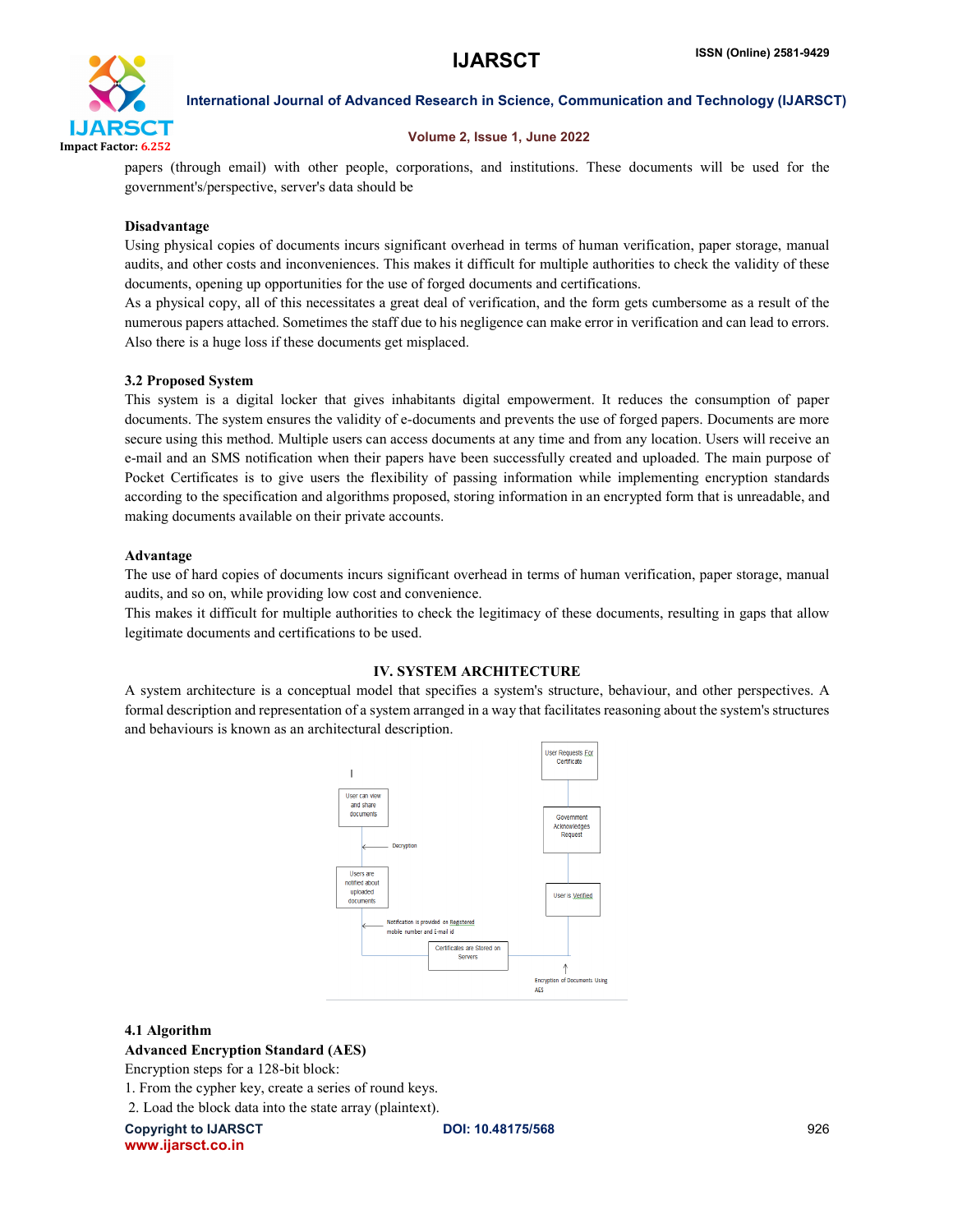

# Volume 2, Issue 1, June 2022

- 3. In the beginning state array, add the initial round key.
- 4. Manipulate the state for nine rounds.
- 5. Complete the tenth and final state manipulation round.
- 6. Copy the final state array out as the encrypted data (cipher text).
- The order of operation in decryption is:
- 1. Perform initial decryption round:
	- XorRoundKey InvShiftRows InvSubBytes
- 2. Perform nine full decryption rounds:
	- XorRoundKey
	- InvShiftRows
	- InvSubBytes
- 3. Perform final
	- XorRoundKey

#### 4.2 Module Implementation Module List

- User Registration
- Document Digitization
- Encryption & Decryption
- Document Retrieval

# 4.3 Module Description

# A. User Registration

The first and most important stage in the Certificate Encryption Process is User Registration.This registration includes the following information: name, email address, phone the number of children, their gender, and their birthdate. Create Password and Confirm Password are two steps that must be completed by a person.

Once these procedures are completed, the user may log in with his credentials and execute the functions he or she desires.

# B. Document Digitization

The process of transforming paper documents into a digital (i.e. computer-readable) format that computer systems may employ to automate processes or workflows is known as document digitization.Rather information sitting on paper and being stored in a physical file cabinet, it must be transferred to digital format in order to gain meaningful insights. Aadhaar, PAN card, driving licence, and other documents may be uploaded using this method.

# C. Encryption & Decryption

Encryption is a security mechanism for converting plaintext data into cypher text that can only be decoded by the user with the encryption key. The certificates can be encrypted after uploading and a secret key produced using encryption. Encrypted documents are kept in a secure database, and decryption is the process of converting encrypted material back to its original form. It's essentially a reversal of the encryption process.

It decodes the encrypted document so that an authorized user can only decrypt the data because decryption requires a secret key.

# D. Document Retrieval

Document retrieval is a computerised procedure that includes the registered user decrypting encrypted documents in order to produce a relevant document in response to an inquirer's request.

Using the secret key, the user can download the desired document from the server at any time and from any location.

Copyright to IJARSCT **DOI: 10.48175/568** 927 www.ijarsct.co.in